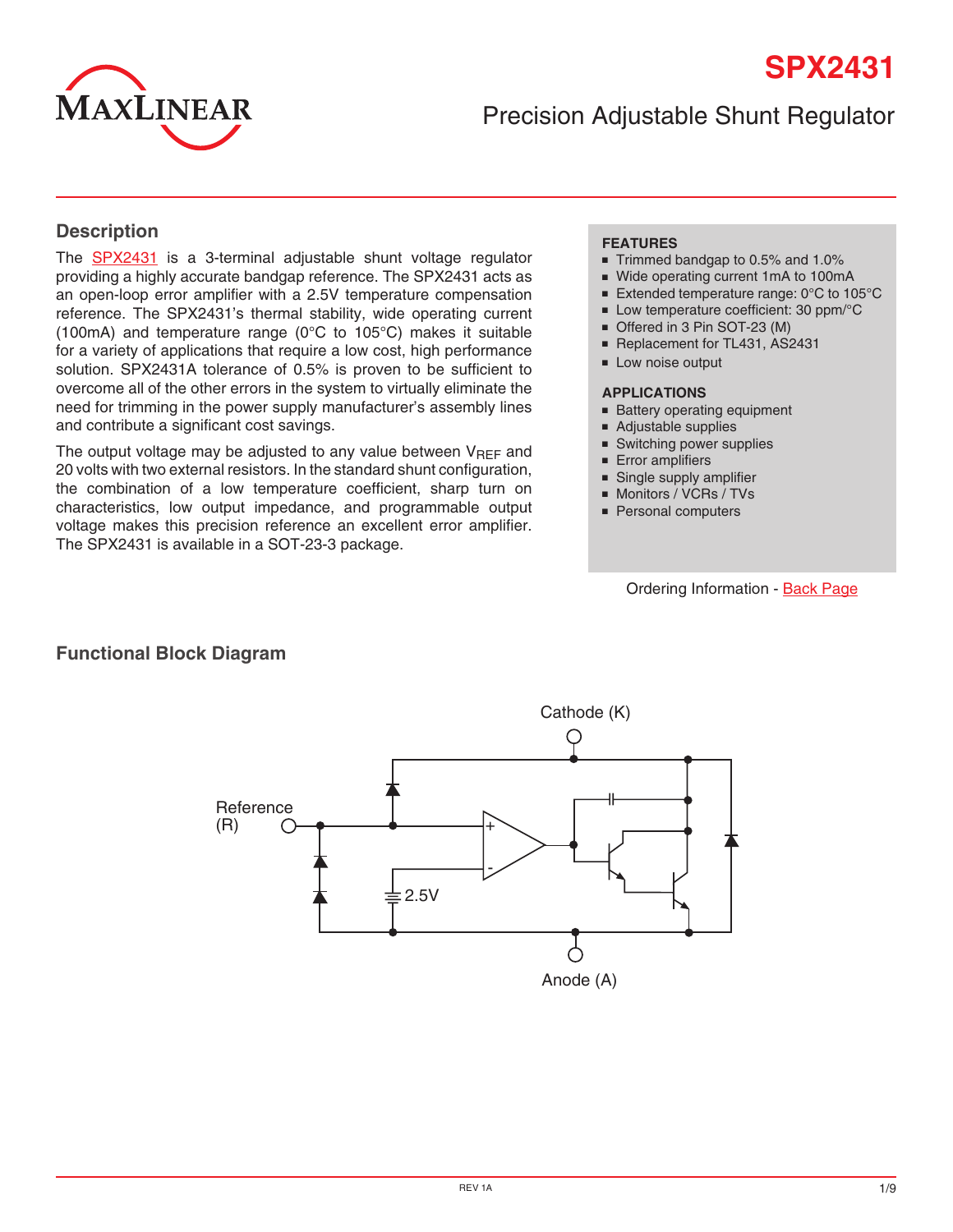#### **Absolute Maximum Ratings**

NOTE: Stresses greater than those listed under ABSOLUTE MAXIMUM RATINGS may cause permanent damage to the device. This is a stress rating only and functional operation of the device at these or any other conditions above those indicated in the operational sections of this specification is not implied. Exposure to absolute maximum rating conditions for extended periods may affect reliability.

| Anode-Cathode Forward Current, (< 10ms) IAK  1A     |  |
|-----------------------------------------------------|--|
|                                                     |  |
|                                                     |  |
| Continuous Power Dissipation at 25°C P <sub>D</sub> |  |
|                                                     |  |

#### **Recommended Conditions**

#### **Typical Thermal Resistances**

SOT-23

 $>25^\circ$ C.

| Typical deratings of the thermal resistances are given for ambient temperature |  |
|--------------------------------------------------------------------------------|--|

#### **Electrical Characteristics**

Electrical characteristics at 25°C,  $I_K = 10$ mA,  $V_K = V_{REF}$ , unless otherwise specified.

| <b>PARAMETERS</b>                                         | <b>SYMBOL</b>    | <b>FIGURE</b>  | <b>CONDITIONS</b>                      | MIN.   | TYP.            | MAX.  | MIN.   | TYP.    | MAX.  | <b>UNITS</b> |
|-----------------------------------------------------------|------------------|----------------|----------------------------------------|--------|-----------------|-------|--------|---------|-------|--------------|
|                                                           |                  |                |                                        |        | <b>SPX2431A</b> |       |        | SPX2431 |       |              |
|                                                           |                  | 2              |                                        | 2.487  | 2.500           | 2.513 | 2.474  | 2.500   | 2.526 | V            |
| Reference voltage                                         | $V_{REF}$        | 2              | $T_{\text{J}} = 0^{\circ}C$ to 105°C   | 2.480  |                 | 2.520 | 2.460  |         | 2.540 |              |
| $\Delta V_{\text{BFF}}$ with temp.                        | <b>TC</b>        | 2              |                                        |        | 0.07            | 0.20  |        | 0.07    | 0.20  | mV/°C        |
| Ratio of change in V <sub>BFF</sub> to<br>cathode voltage | $\Delta V_{REF}$ |                | $V_{BFF}$ to 10V                       | $-2.7$ | $-1.01$         |       | $-2.7$ | $-1.01$ |       | mV/V         |
|                                                           | $\Delta V_{K}$   | 3              | 10V to 20V                             | $-2.0$ | $-0.4$          | 0.3   | $-2.0$ | $-0.4$  | 0.3   |              |
| Reference input current                                   | $I_{REF}$        | 3              |                                        |        | 0.7             | 4.0   |        | 0.7     | 4.0   | μA           |
| I <sub>REF</sub> temp deviation                           | $\Delta I_{REF}$ | 3              | $T_1 = 0^\circ \text{C}$ to 105°C      |        | 0.4             | 1.2   |        | 0.4     | 1.2   | μA           |
| Min $I_K$ for regulation                                  | $I_{K(MIN)}$     | 2              |                                        |        | 0.4             | 1.0   |        | 0.4     | 1.0   | mA           |
| Off state leakage                                         | K(OFF)           | 4              | $V_{BFE} = 0V$ ,<br>$V_{KA} = 20V$     |        | 0.04            |       |        | 0.04    | 500   | nA           |
| Dynamic output impedance                                  | Z <sub>KA</sub>  | $\overline{c}$ | $f_7 \leq 1$ kHz<br>$I_K$ = 1 to 100mA |        | 0.15            | 0.5   |        | 0.15    | 0.5   | Ω            |

#### **Pin Configuration**



Top View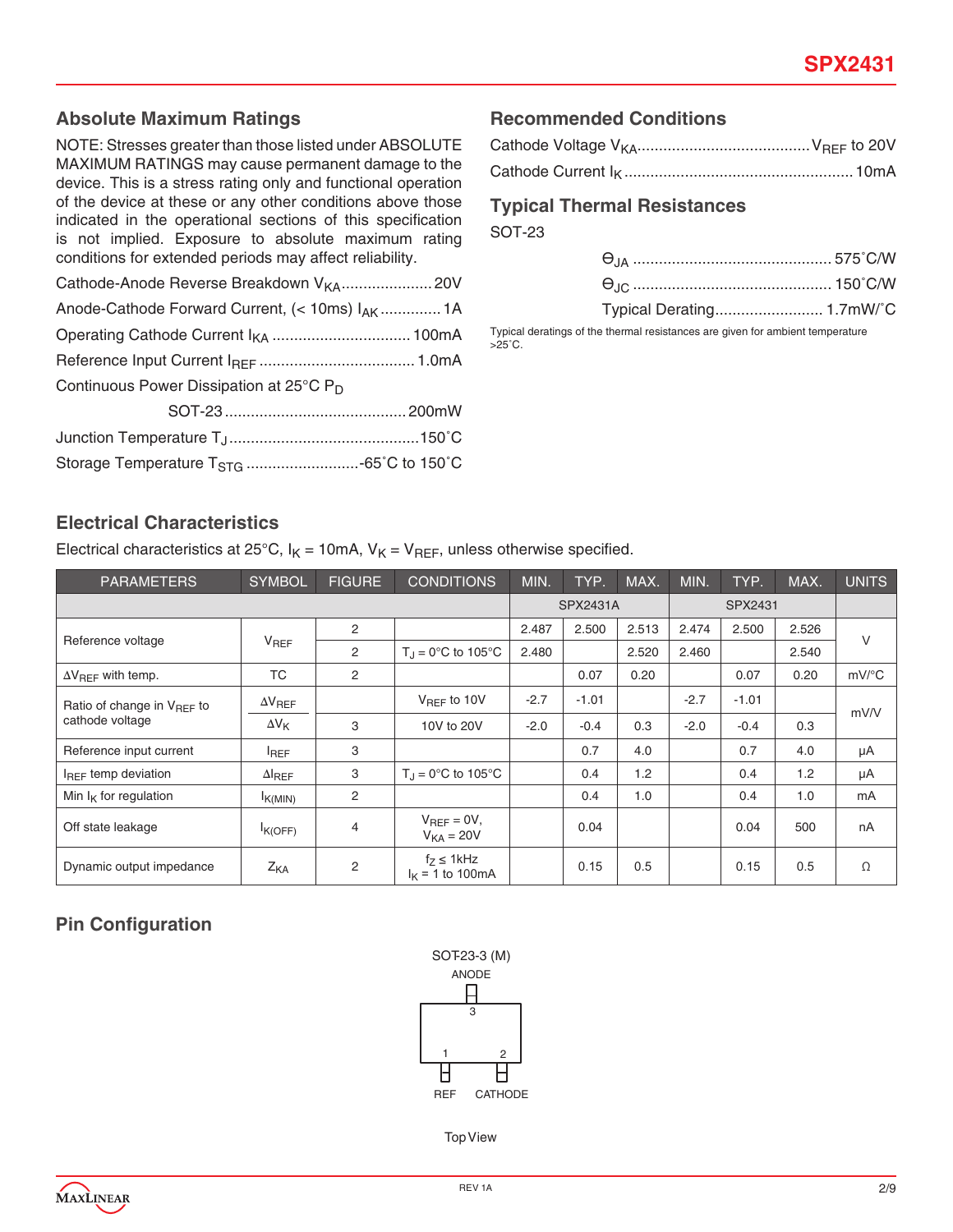

## **Calculating Average Temperature Coefficient (TC)**



#### **Test Circuits**



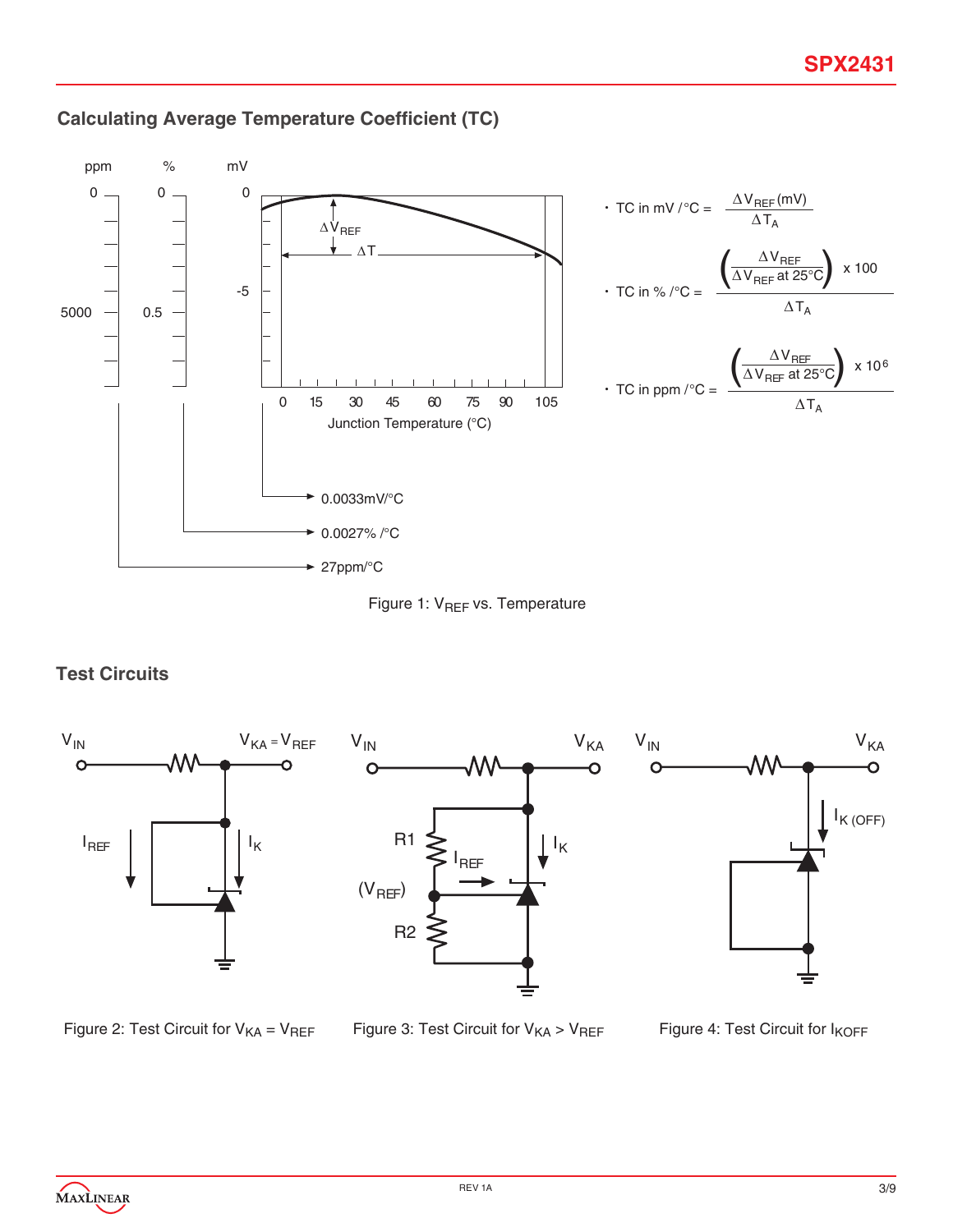## **Typical Performance Characteristics**



Figure 5: High Current Operating Characteristics



Figure 7: Low Current Operating Characteristics



Figure 9: Reference Voltage Line Regulation vs. Cathode Voltage and TAMBIENT



Figure 6: Reference Voltage vs. Ambient Temperature





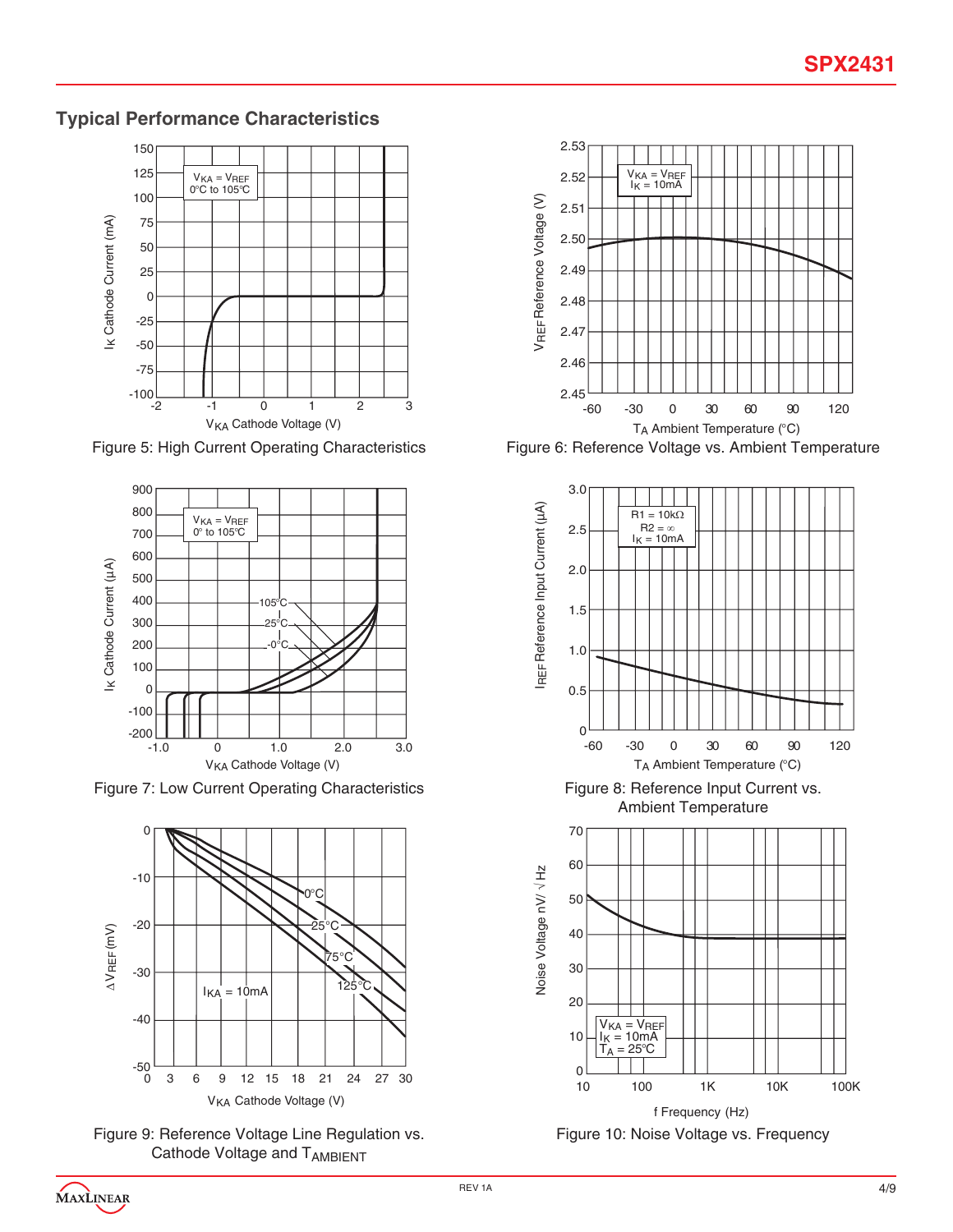### **Typical Performance Characteristics (continued)**















Figure 12. Small Signal Gain and Phase vs. Frequency;  $I_K = 10$ mA,  $T_A = 25^\circ C$ 



Figure 14. Frequency = 100kHz,  $I_K = 10$ mA,  $T_A = 25^\circ C$ 

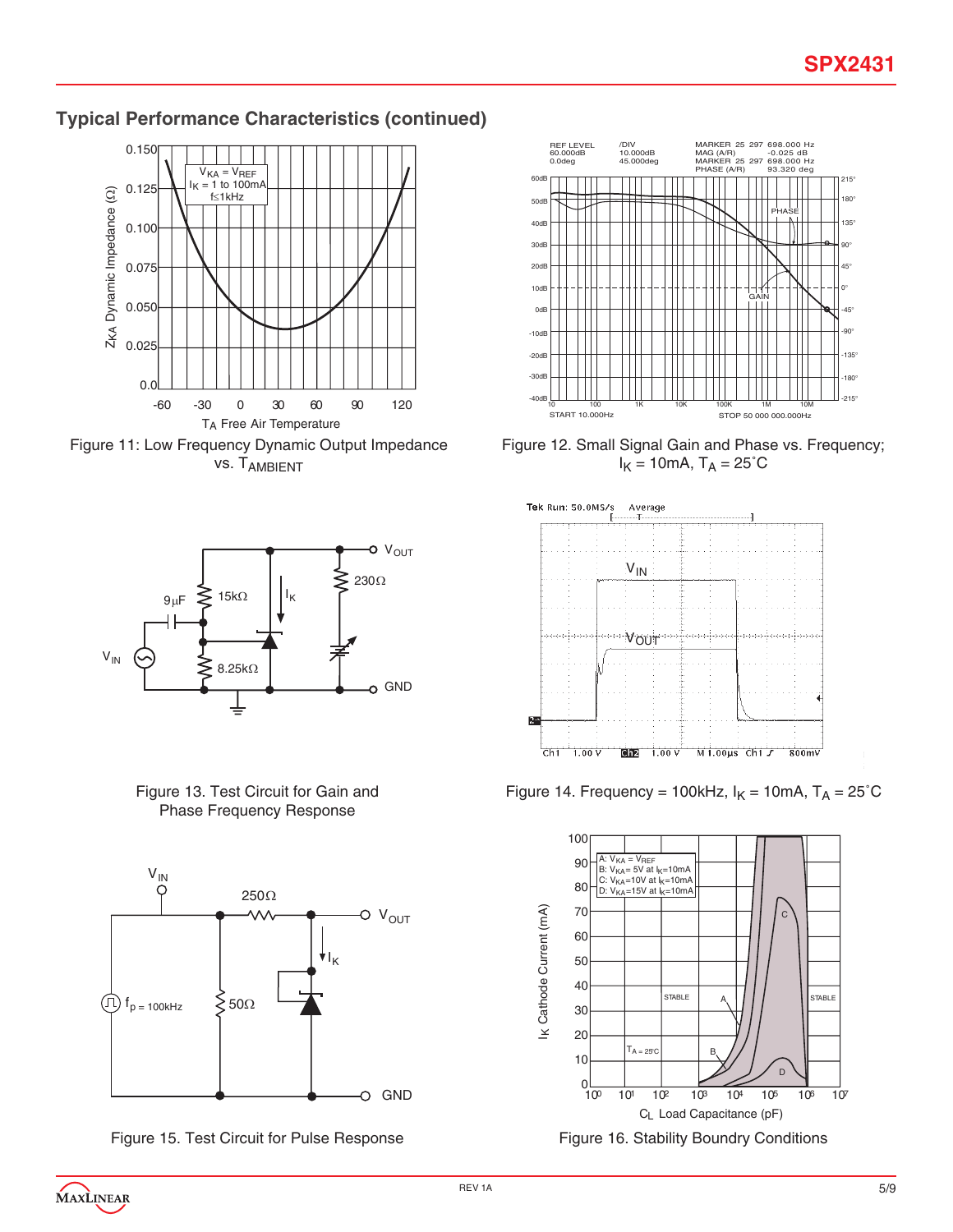## **Typical Performance Characteristics (continued)**









Figure 17: Test Circuit for Stability Figure 18: Dynamic Output Impedance  $T_A = 25^{\circ}C$ ,  $I<sub>K</sub> = 1$  to 100mA



Figure 19: Off State Leakage Figure 20: Shunt Regulator  $V_{OUT} = (1 + R1/R2)V_{REF}$ 



Figure 21: Constant Current, Sink,  $I_{SINK} = V_{REF}/R1$  Figure 22: Reference Amplifier for Isolated Feedback in Off-Line DC-DC Converters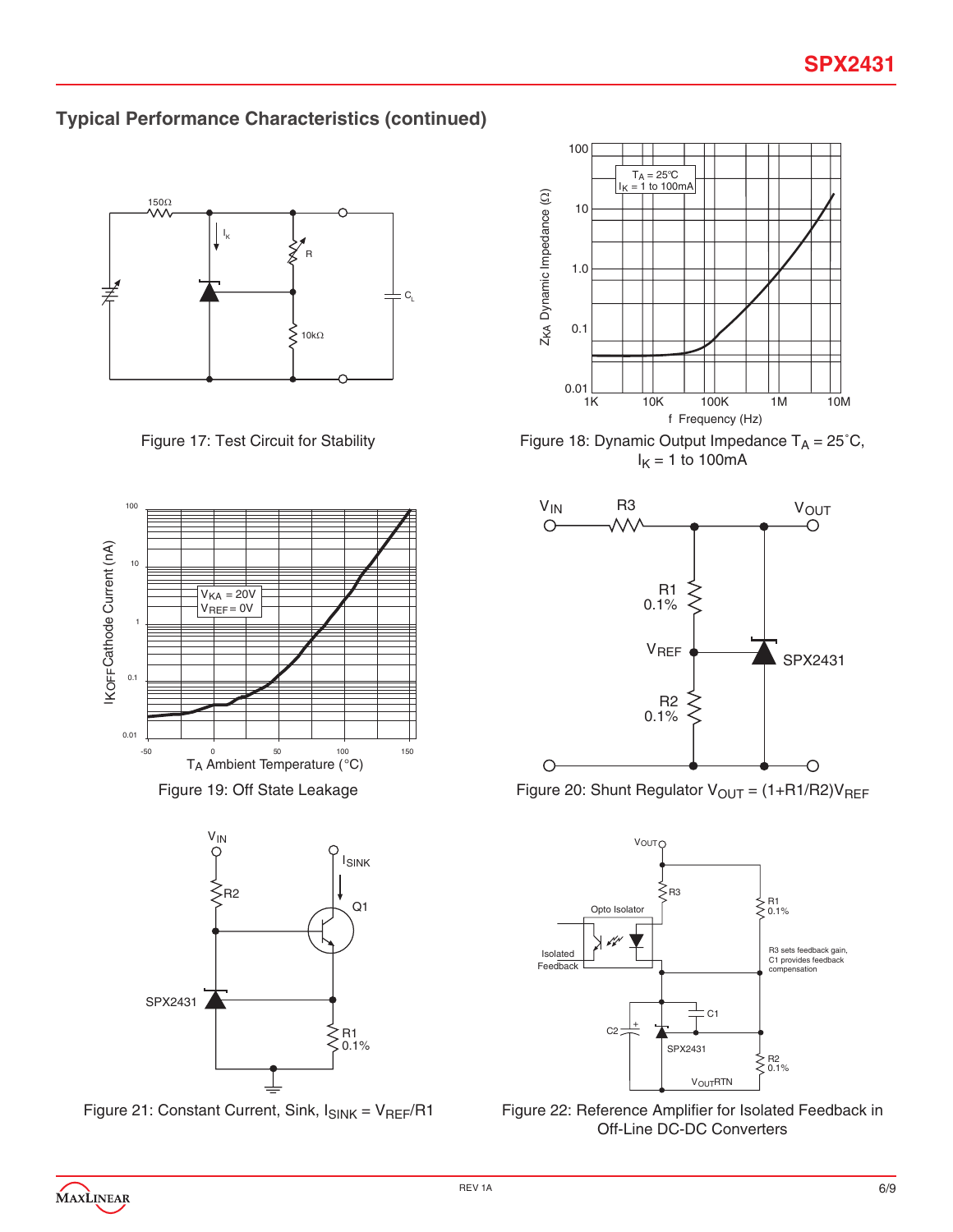# **Typical Performance Characteristics (continued)**











Figure 24: High Current Shunt Regulator  $V_{OUT} = (1+R1/R2)V_{REF}$ 

\* Resistor values are chosen such that the effect to I<sub>REF</sub> is negligible.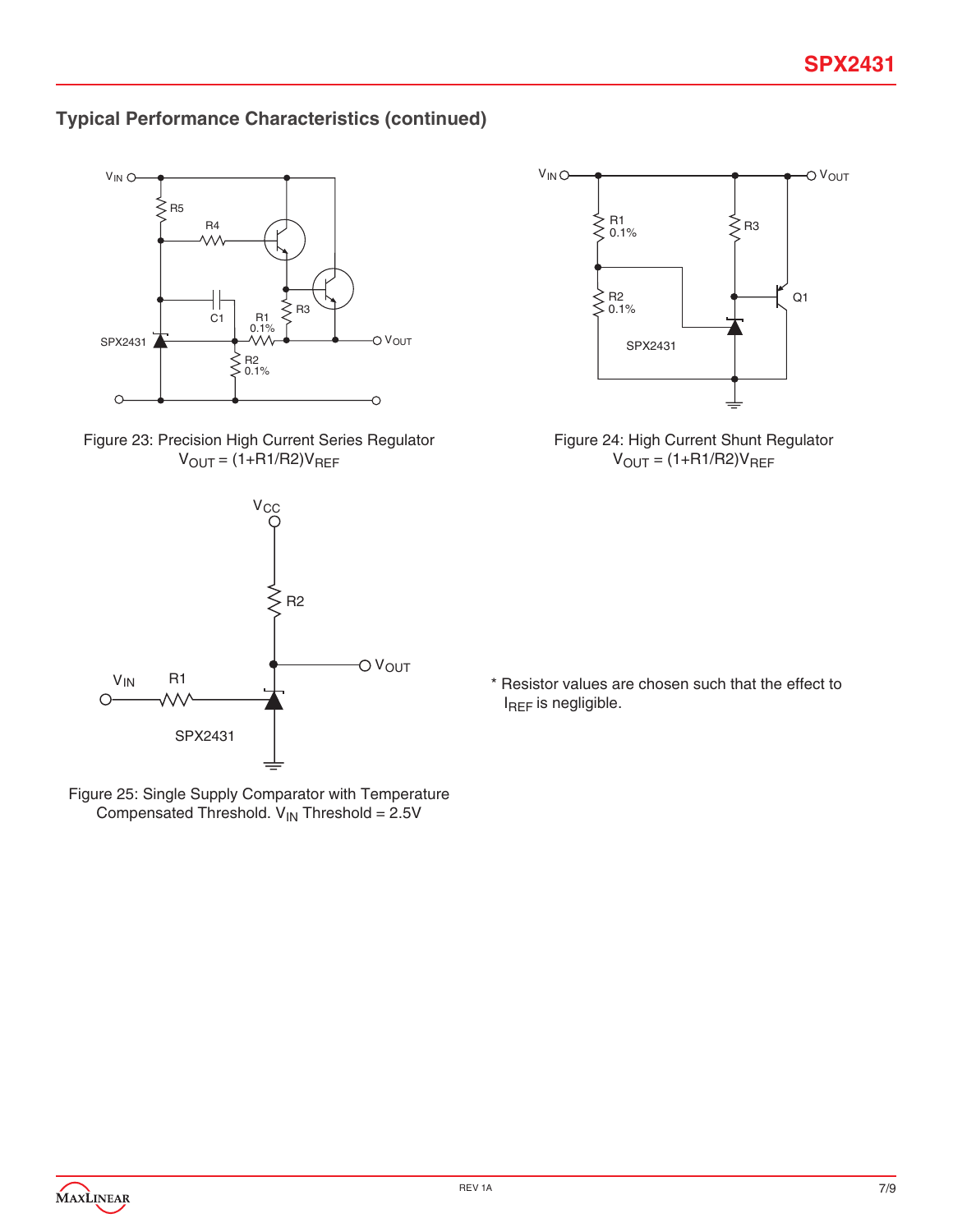# **Mechanical Dimensions**

SOT-23-3









| z            | ≏  | 12          | E                      |                      | $\overset{\text{\normalsize{0}}}{\rightharpoonup}$ | $\sigma$ | 므                          | Щ     | O     | $\circ$ | $\sigma$ | 72    | $\geq$      | ⋗     |                           | STOBNAS      | S                                  |                              |                                   |
|--------------|----|-------------|------------------------|----------------------|----------------------------------------------------|----------|----------------------------|-------|-------|---------|----------|-------|-------------|-------|---------------------------|--------------|------------------------------------|------------------------------|-----------------------------------|
|              | Q. |             |                        | 0.40                 |                                                    |          | 1.20                       | 2.10  | 2.80  | 0.08    | 0.30     | 88.0  | <b>0.01</b> | 68'0  | $\frac{8}{2}$             | DIMENSIONS   |                                    |                              |                                   |
| <b>CN</b>    |    | 0.25<br>DSG | 0.54<br>고<br>무         | 0.50<br>DSG<br>0.60  |                                                    | 061      | <b>GG</b> :0<br><b>BSC</b> | 1.30  |       | 2.90    |          |       | <b>0.95</b> |       |                           | <b>NON</b>   | (Control Unit)                     |                              |                                   |
|              | Οō |             |                        |                      |                                                    |          |                            | 1.40  | 2.64  | 3.04    | 0.20     | 0.50  | 1.02        | 0.10  | 1.12                      | XVM          | $\overline{z}$<br>$\sum_{i=1}^{n}$ |                              |                                   |
|              | Ċ  |             |                        | 0.016                |                                                    |          | 0.047                      | 0.083 | 0.110 | 0.003   | 0.012    | 0.035 | 0.000       | 0.035 | $\stackrel{\leq}{\equiv}$ | DIMENSIONS   |                                    |                              |                                   |
| $\mathsf{C}$ |    | 0.010       | 0.021<br>고<br>무<br>DSG | 0200<br>930<br>0.024 |                                                    | 0.075    |                            | 0.038 | 0.051 |         | 0.114    |       |             | 0.037 |                           |              | NON                                | (Reference<br>$\overline{z}$ | Pin SOT-23 JEDEC TO-236 Variation |
|              | Οō |             |                        |                      | <b>DSG</b>                                         |          | 0.055                      | 0.104 | 0.120 | 0.008   | 0.020    | 0.040 | 0.004       | 0.044 | XVM                       | Unit)<br>NCH | a<br>B                             |                              |                                   |

Drawing No: POD-00000031 Revision: /